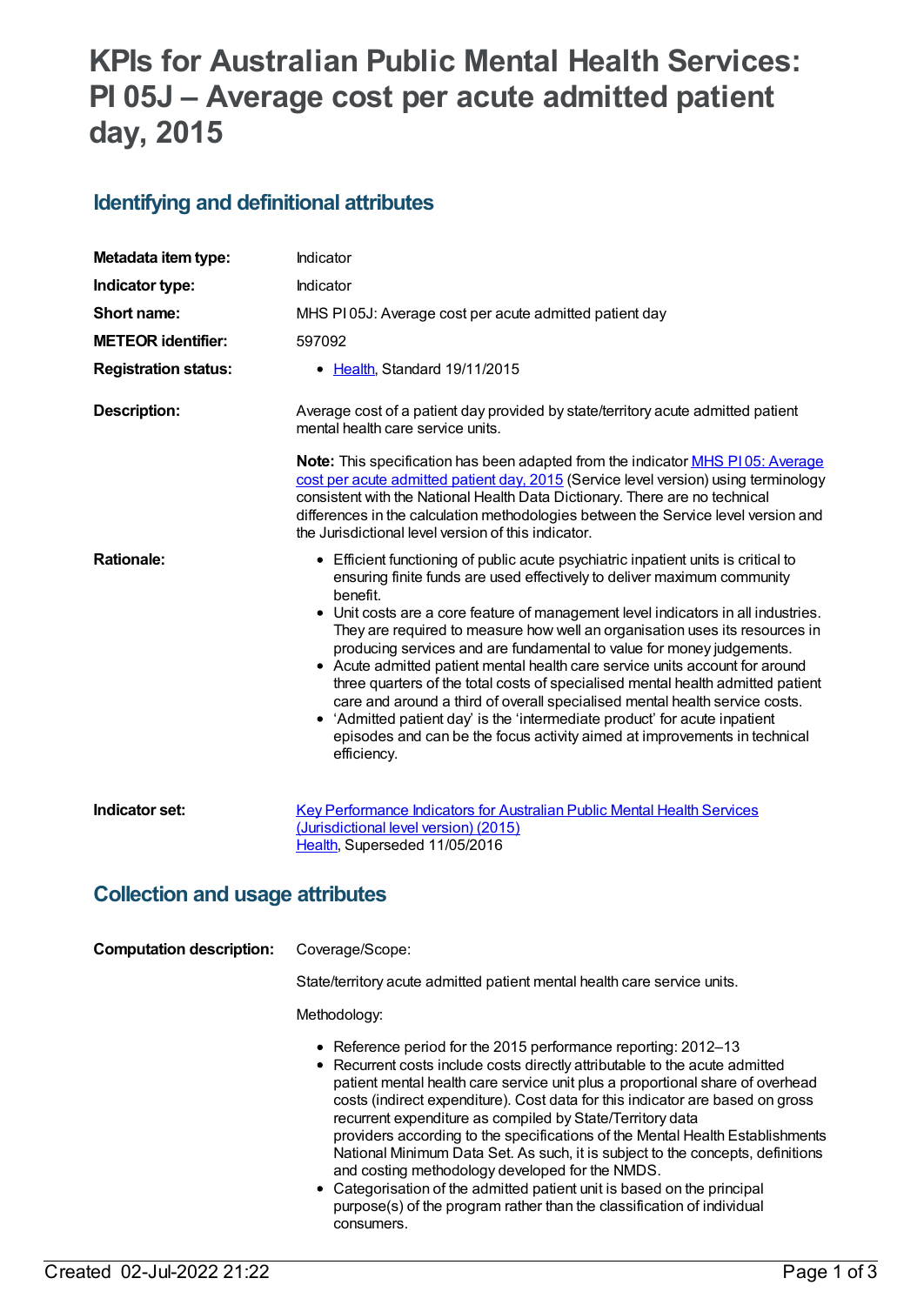| <b>Computation:</b>                     | Numerator + Denominator                                                                                                                      |  |
|-----------------------------------------|----------------------------------------------------------------------------------------------------------------------------------------------|--|
| Numerator:                              | Total recurrent expenditure on state/territory acute admitted patient mental health<br>care service unit(s) during the reference period.     |  |
| <b>Numerator data elements:</b>         | <b>Data Element / Data Set-</b>                                                                                                              |  |
|                                         | Data Element                                                                                                                                 |  |
|                                         | Specialised mental health service unit total apportioned expenditure                                                                         |  |
|                                         | <b>NMDS/DSS</b>                                                                                                                              |  |
|                                         | (derived from) Mental Health Establishments NMDS                                                                                             |  |
|                                         | Data Element / Data Set-                                                                                                                     |  |
|                                         | Specialised mental health service-admitted patient care program type, code<br>N                                                              |  |
|                                         | NMDS / DSS                                                                                                                                   |  |
|                                         | Mental health establishments NMDS 2013-14                                                                                                    |  |
| Denominator:                            | Number of patient days provided by state/territory acute admitted patient mental<br>health care service unit(s) during the reference period. |  |
| Denominator data                        | Data Element / Data Set-                                                                                                                     |  |
| elements:                               | Establishment—accrued mental health care days, total N[N(7)]                                                                                 |  |
|                                         | NMDS / DSS                                                                                                                                   |  |
|                                         | Mental health establishments NMDS 2013-14                                                                                                    |  |
|                                         |                                                                                                                                              |  |
| Disaggregation:                         | Service variables: Target population                                                                                                         |  |
|                                         | Consumer attributes: Nil                                                                                                                     |  |
| <b>Disaggregation data</b><br>elements: | Data Element / Data Set-                                                                                                                     |  |
|                                         | Specialised mental health service-target population group, code N                                                                            |  |
|                                         | NMDS / DSS                                                                                                                                   |  |
|                                         | Mental health establishments NMDS 2013-14                                                                                                    |  |

#### **Representational attributes**

| <b>Representation class:</b> | Mean (average)  |
|------------------------------|-----------------|
| Data type:                   | Monetary amount |
| Unit of measure:             | Currency        |

## **Indicator conceptual framework**

**Framework and dimensions: [Efficient](https://meteor.aihw.gov.au/content/584870)** 

## **Accountability attributes**

Benchmark: State/territory level